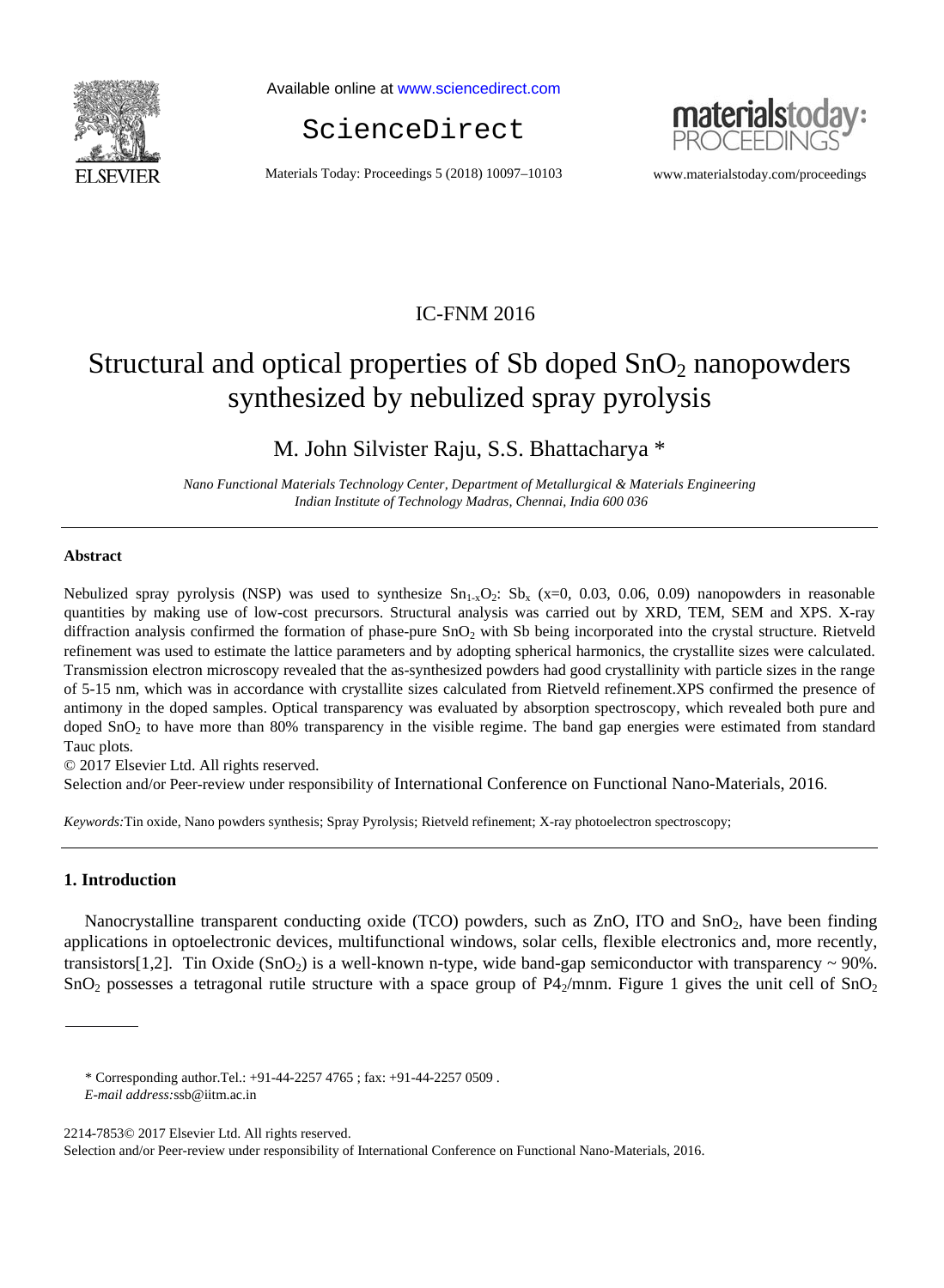

Figure 1  $SnO<sub>2</sub>$  crystal structure

containing six atoms comprising of four oxygen atoms and two tin atoms. Each tin atom is surrounded by six oxygen atoms and each oxygen atom is surrounded by three tin atoms [3]. Standard lattice parameters of  $SnO<sub>2</sub>$  are a=b=4.307Å and c=3.173Å. In stochiometric bulk form,  $SnO<sub>2</sub>$  is an insulator [4], but the presence of oxygen deficiencies makes  $SnO<sub>2</sub>$  a semiconductor with a wide bandgap energy of 3.6 eV [5]. Substitutional doping with dopants increases the number of electrons in the conduction band and the plasma excitation wavelength shifts to shorter wavelengths which create a fundamental trade-off between transparency and conductivity[2,6]. The most common dopants in  $SnO<sub>2</sub>$  are Sb and F. Antimony doped tin oxide (ATO) can be an economical alternative to commercially available ITO not just because it is inexpensive but also for its comparable functional properties such as optical transparency, electrical conductivity, thermal and environmental stability [7]. Doped  $SnO<sub>2</sub>$  nanoparticles have been synthesized by various routes, such as co-precipitation [8,9], hydrothermal [10] and sol-gel [11,12]. However, most of these methods result in a high degree of agglomeration in the particles and mass production by these routes is difficult [13]. On the other hand, gas phase processing methods such as flame spray pyrolysis and chemical vapour synthesis can produce these nanopowders in bulk quantities with a high degree of crystallinity and purity [14–16].

The objective of the present investigation was to synthesize high purity, nanocrystalline antimony-doped tin oxide (ATO) nanopowders by a nebulized spray pyrolysis route, using easily available and inexpensive inorganic precursors.

# **2. Experimental**

# *2.1. Nebulized spray pyrolysis (NSP)*

The schematic of the NSP system used is shown in Figure 2. The main components of NSP were the gas and precursor flow system including the nebulizer, the hot wall reactor, the powder collector unit and the pumping system. The nebulizer atomizes the precursor solution into fine droplets by the assistance of compressed air. These droplets were carried into the hot wall reactor (tubular furnace) with/without an additional carrier gas. The supply of the gases was regulated by mass flow controllers, MFCs (MKS® systems). The furnace was set to a fixed temperature where pyrolysis of the precursor took place and nanopowders produced from the coalescence/coagulation of the generated monomers. The synthesized nanopowders were collected on a suitable filter in the powder collection unit and the vacuum in the system was maintained by the help of the pumping system. The system pressure was regulated with the help of a butterfly valve and an absolute pressure gauge (Baratron).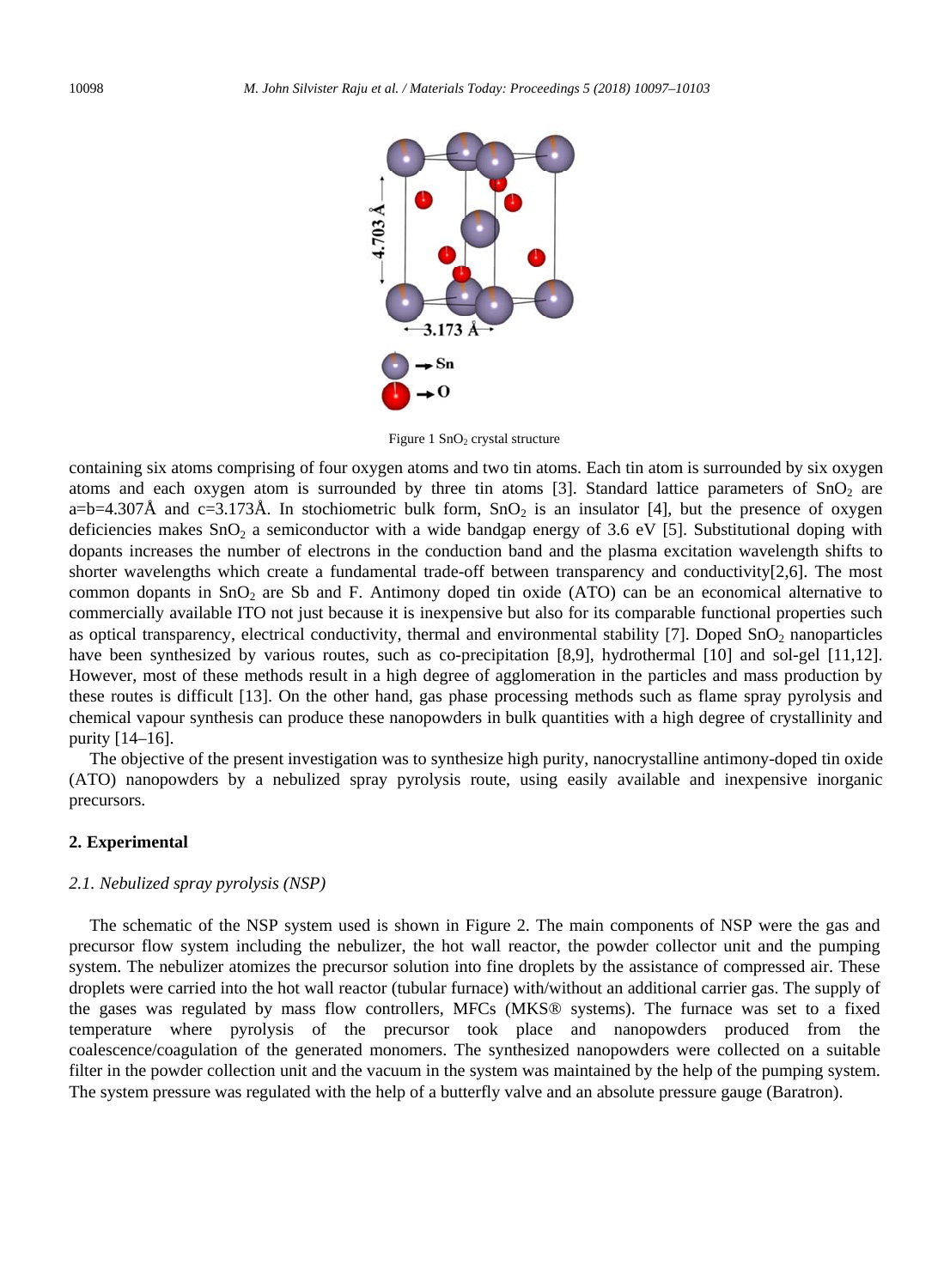

Figure 2 Schematic of Nebulized Spray Pyrolysis (NSP)

#### *2.2. Synthesis*

SnCl<sub>2</sub>.2H<sub>2</sub>O (Alfa Aesar) was used as the tin source and, for the doped samples, SbCl<sub>3</sub> (Alfa Aesar) was used as the antimony source to prepare the precursor. The precursor solution was prepared in several steps. Tin chloride was first dissolved in ethanol with 1M concentration and in parallel, a 1M ethanol solution of antimony chloride was prepared. Once a clear solution of tin chloride with no precipitates was achieved after stirring for about 15 minutes, the antimony chloride solution was then added slowly dropwise. Stirring was continued to ensure that a clear solution was formed. For the current synthesis, a nebulizer of 10 mL capacity was taken, which can atomize the solution at the rate of 0.5 mL/min and no carrier gas was used. The temperature of the hot wall reactor was set at 1000°C. The powder was collected on filter papers and characterized in the as-synthesized form.

#### *2.3. Characterization*

X-ray diffraction (XRD) patterns were recorded using Cu K $\alpha$  radiation at room temperature in a PANalytical<sup>®</sup> (X'pert Pro) diffractometer. A Bragg-Brentano geometry was used for measurements with 2 theta range from 20° to 80°, with a step size of 0.02°. A standard Si sample was used to determine and correct for the instrumental broadening. In order to get an accurate estimate of the structural parameters, Rietveld refinement was carried out using the FULLPROF<sup>®</sup> software. For this purpose, a slow scan was performed with a step size of 0.008° and scan time of 10s. Transmission electron micrographs were taken in an FEI-Tecnai™ G2 20F transmission electron microscope (TEM). The TEM samples were prepared by ultrasonically dispersing the powders in ethanol, following which few droplets were placed on carbon-coated Cu grids and dried for few hours. The X-ray photoelectron spectroscopy (XPS) studies were carried out on a SPECS X-ray photoelectron spectrometer system equipped with Mg radiation (Mg Kα, 1253.6 eV) as a probe and a PHOBIOS 100 MCD as an analyzer. During the XPS measurements, a chamber pressure of 5.9×10<sup>-9</sup> Torr was maintained. Absorption spectroscopy was carried out for as-synthesized powders in an absorption spectrometer in the wavelength range from 100 nm to 1000 nm. The bandgap energies were computed by determining the absorption edge from the corresponding Tauc plots.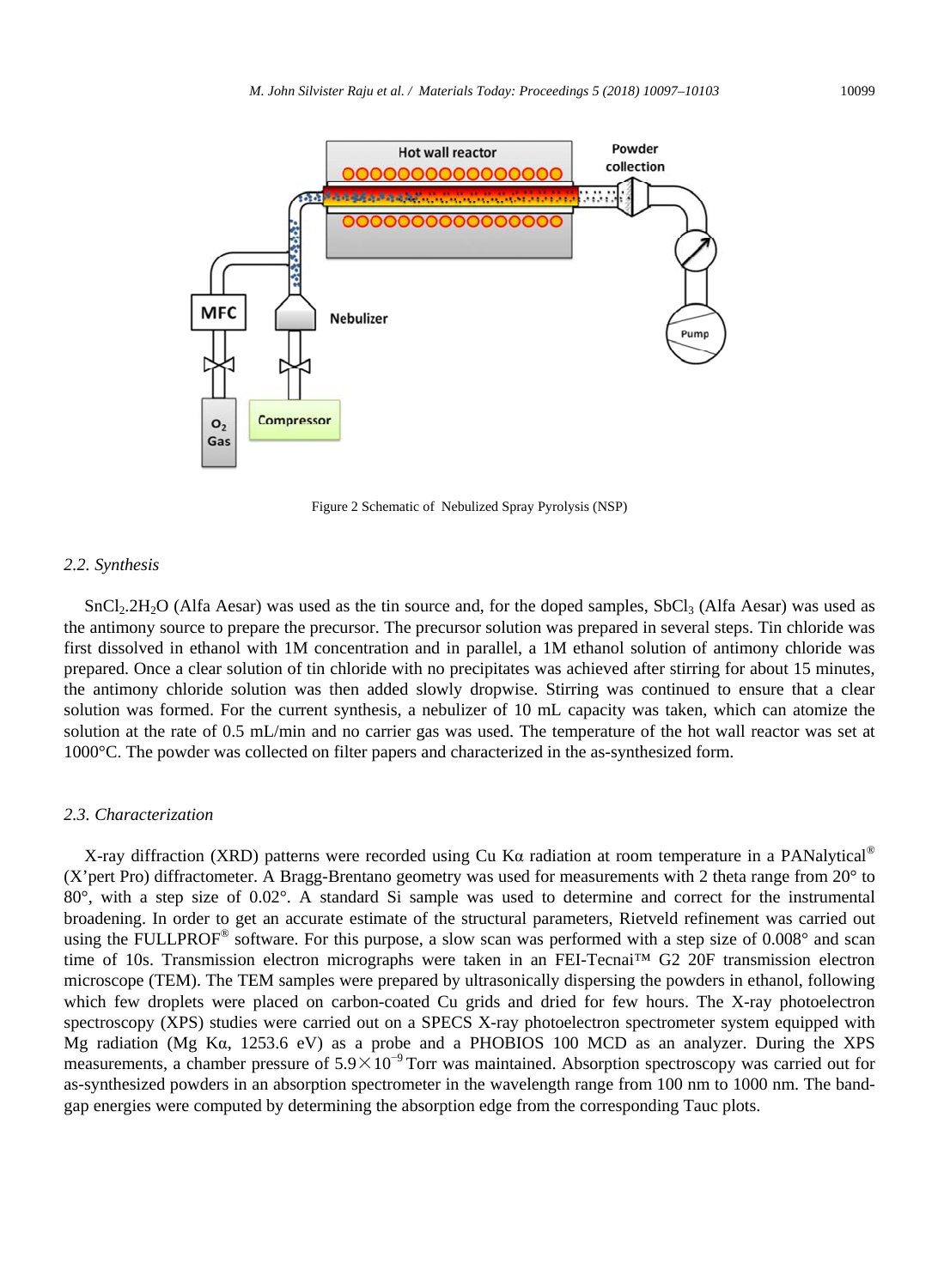#### **3. Results and discussion**

### *3.1. Structural properties analysis by Rietveld refinement*

For selected samples, Rietveld refinement was performed on the diffraction data to evaluate structural properties such as lattice parameters, occupancy etc.. Before carrying out refinement, the instrumental broadening was eliminated using Le Bail fit of the standard silicon XRD data. Standard structural parameters of the cassiterite polymorph of SnO<sub>2</sub> having a tetragonal crystal structure with the space group of P4<sub>2</sub>/mnm were taken as input. Sn<sup>4+</sup> atoms were considered to be at 2(a) Wyckoff position,  $(0,0,0;1/2,1/2,1/2)$  and  $O^2$  atoms at 4(f) Wyckoff position,  $\pm$ (x,x,0;1/2+x,1/2-x,1/2) and with x=0.306. For antimony doped samples, it was assumed that antimony would occupy the tin atom sites. To refine the whole pattern, Thompson-Cox-Hastings pseudo-Voigt axial divergence asymmetry (TCH) profile function was used. As asymmetry is dominant at lower angles, asymmetry was considered for refinement of the peaks at 2θ below 30°. Refinement was performed using Young guidelines and refined till a chi<sup>2</sup> value of nearly 2 was reached. The square root of the chi<sup>2</sup> value gave the goodness of fit (GOF) for the profile. The plots after refinement are all depicted in Figure 3. The observed, refined and difference patterns are shown in Figure 3(a). Phase purity of the material can be seen as no secondary phases were observed. The refined structural



Figure 3 (a) FULLPROF plots after refinement (b) Variation of lattice parameters (c) Crystallite size (d) Bond lengths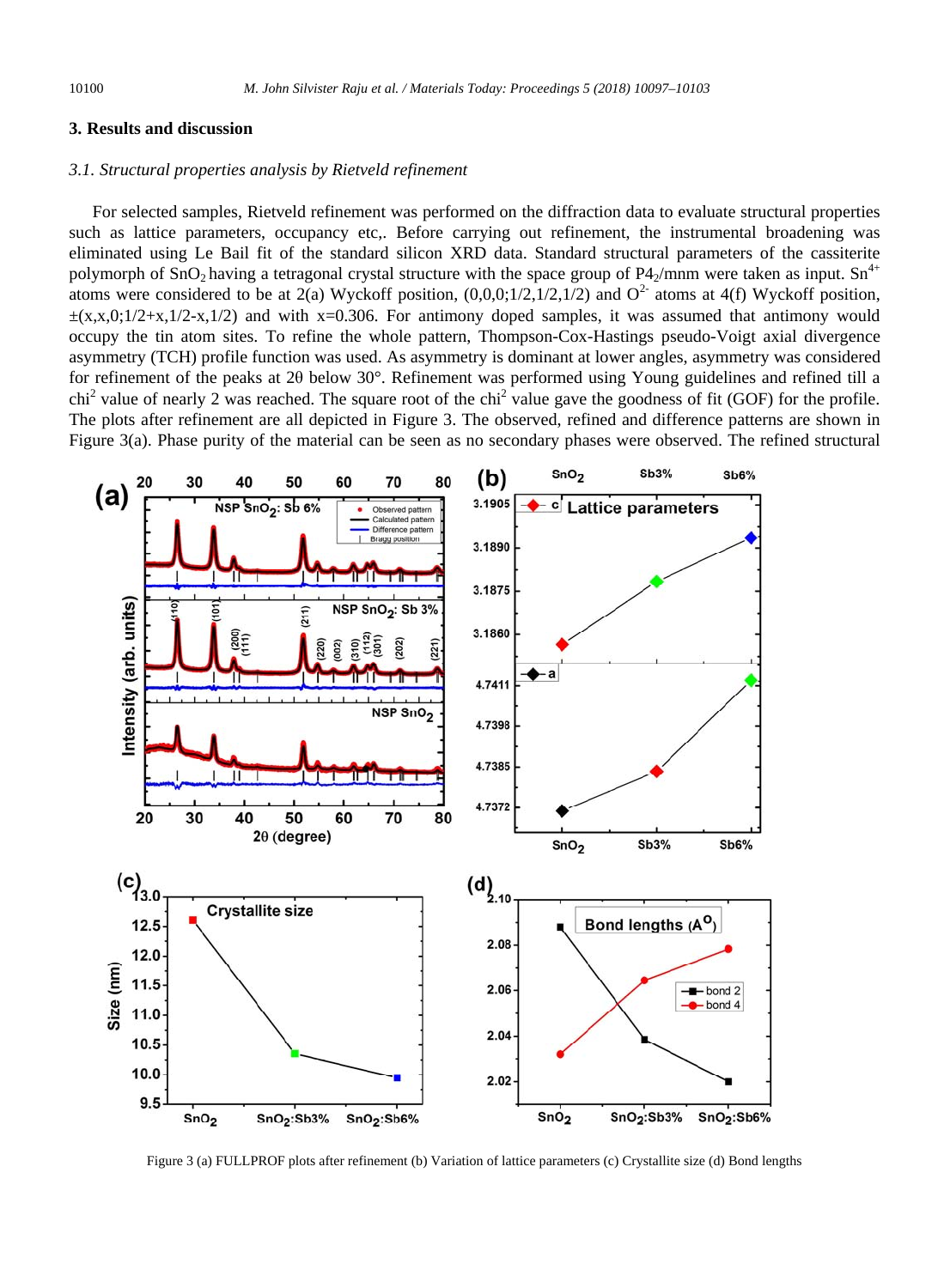parameters are given in Table 1. It is clear that as doping concentration increased the lattice parameters a and c increased while the c/a ratio remained constant. The increase in lattice parameters resulted in an increase in the volume of the unit cell with increasing concentration of antimony. The increase in lattice parameter with increased concentration of Sb is shown in Figure 3(b).

To calculate the accurate sizes of the crystallites, anisotropy in the particles was considered and average crystallite size of the particles was calculated by employing a Lorentzian anisotropic size broadening (spherical harmonics) model. During refinement, instrument standard values were not refined. The acquired values of the average crystallite sizes with respect to the doping content are plotted in Figure 3(c), and it is clear that the average crystallite size decreased from 12.5 nm in the case of the undoped  $SnO<sub>2</sub>$  to 10 nm for the 6% antimony-doped  $SnO<sub>2</sub>$ . The decrease in size with increased antimony content was due to the dopant creating a layer on the surface of the particles which inhibited the growth of the crystallites.

In cassiterite SnO<sub>2</sub>, the tin atom is surrounded by six oxygen atoms and forms an octahedron. Among the six Sn-O bonds present, two have one bond length while the remaining four bonds have another bond length. The FULLPROF® Rietveld refinement suite is equipped with a program 'Bond\_Str', which enabled the calculation of the bond lengths by taking input from the crystallographic information file generated after pattern refinement. The calculated bond lengths and its variation with dopant concentration are presented in Figure 3(d).

#### *3.2. Electron microscopy analysis*

Transmission electron microscopy was used to get an idea of the crystallinity of the as-synthesized particles as well as to know the particle morphology and sizes. Transmission electron micrographs for pure  $SnO<sub>2</sub>$  and 9% Sbdoped SnO<sub>2</sub> are shown in Figure 4. TEM micrographs show that the particles were mostly spherical in shape with some having a rod-shaped structure. The growth of particles into rod-shaped structures was attributed to the

| Sample           | Sb doping<br>concentration | $R_{n}$ | $R_{\tiny WD}$ | $Chi^2$ | <b>GOF</b> | $a(\overline{A})$ | c(A)   | c/a ratio | Density    | Volume  |
|------------------|----------------------------|---------|----------------|---------|------------|-------------------|--------|-----------|------------|---------|
|                  | $(atom\%)$                 |         |                |         |            |                   |        |           | $g/cm^{3}$ | $\AA^3$ |
| SnO <sub>2</sub> | 0                          | 3.99    | 5.20           | 2.59    | 1.6        | 4.7371            | 3.1857 | 0.6730    | 7.419      | 71.486  |
| Sb3              | 3                          | 3.82    | 4.80           | 1.90    | 1.4        | 4.7384            | 3.1878 | 0.6723    | 6.714      | 71.573  |
| Sb <sub>6</sub>  | b                          | 3.80    | 4.80           | 1.96    | 1.4        | 4.7413            | 3.1894 | 0.6723    | 6.956      | 71.696  |

Table 1Rietveld refinement values



Figure 4 TEM micrographs of (a)  $SnO<sub>2</sub>$  (b)  $SnO<sub>2</sub>:Sb6%$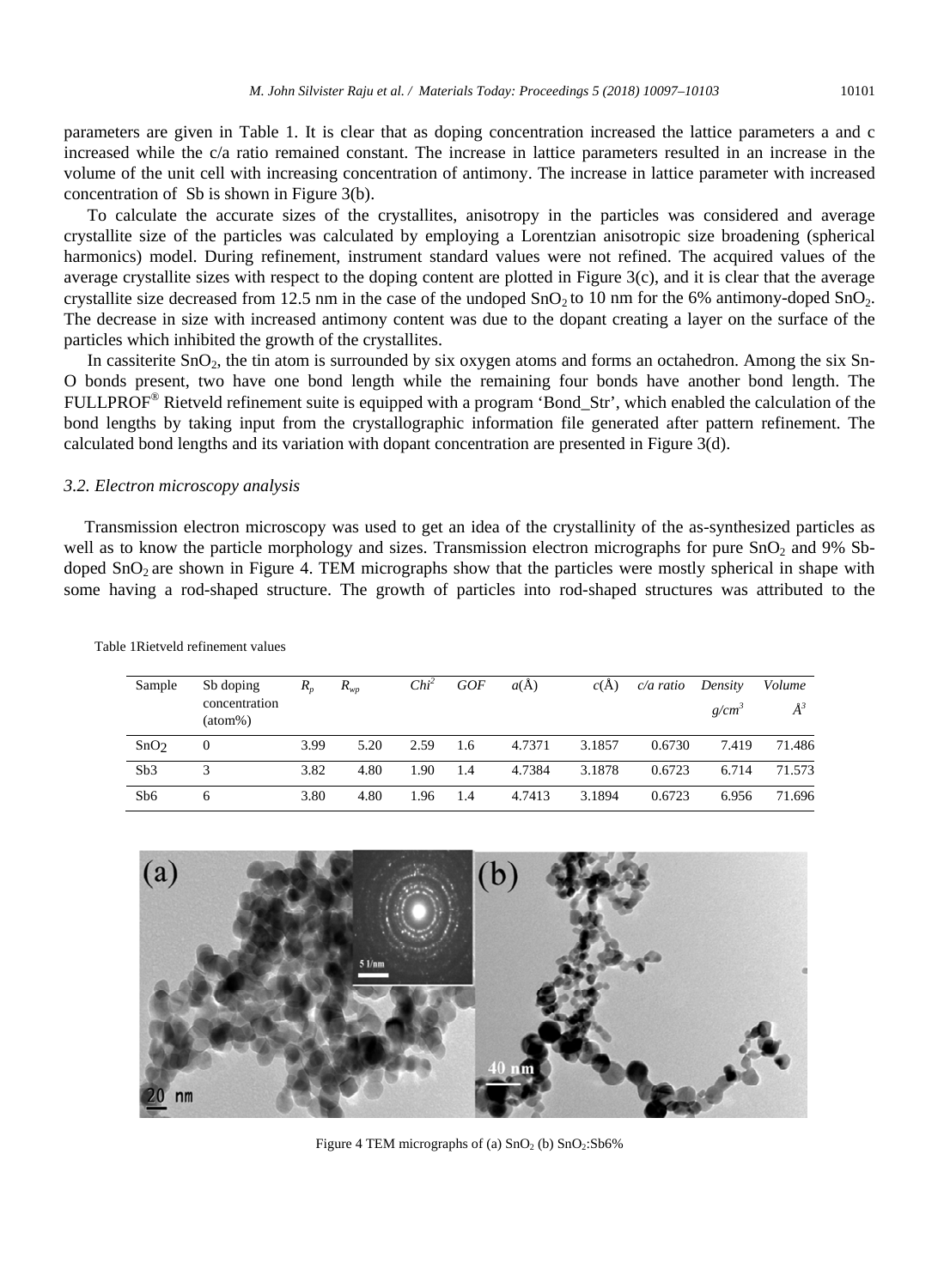tetragonal structure of  $SnO<sub>2</sub>$ . During Rietveld refinement, use of a preferred orientation along the (110) axis resulted in a value (preferred orientation coefficient G1) nearly equal to 1, which confirmed the presence of a preferred orientation along (110) direction in the sample. In any case, the particles were fairly uniform in the size range of 5  $nm - 15$  nm. The selected area electron diffraction pattern, given as an inset in Figure 4(a), shows that the particles were crystalline in nature and the diffuse ring pattern confirmed the presence of ultrafine nanocrystals.

### *3.3. XPS analysis*

Doping of antimony in  $SnO<sub>2</sub>$  does not result in any extra peaks in the XRD pattern as Sb went into solid solution. To confirm the presence of Sb in doped  $SnO<sub>2</sub>$ , XPS spectra were recorded for 6% Sb and 9% Sb-doped  $SnO<sub>2</sub>$ samples and these are presented in Figure 5. An initial surface scan of the samples, shown in Figure 5(a) and (d) show the presence of tin and antimony doublets with high intensity. The presence of carbon was also evident and arose from the carbon tape. Selective scans for Sn and Sb were performed for both the samples which are also shown in Figure 5. Figure 5(b) and (e) show the Sn doublets at 487.5 eV and 495.8 eV from  $3d_{5/2}$  and  $3d_{3/2}$ respectively for the 6% Sb-doped samples, and 487.6 eV and 496.0 eV from  $3d_{5/2}$  and  $3d_{3/2}$  for the 9% Sb-doped samples. Figure 5(c) and (f) show the Sb doublets at 531.5 eV and 540.8 eV from  $3d_{5/2}$  and  $3d_{3/2}$  respectively in case of the 6% Sb doped samples and 531.7 eV and 541.1 eV from  $3d_{5/2}$  and  $3d_{3/2}$  respectively for the 9% Sb doped samples. The intense peak of O 1s overlapped with the Sb oxide  $(3d_{5/2})$  peak. Energy position of the oxide peak indicated that it had contributions from  $Sb_2O_3$ , and  $Sb_2O_5$ . The peak of Sb  $3d_{3/2}$  transition was centered at 540 eV in the sample and binding energy corresponded to  $Sb^{5+}$ . Thus, no  $Sb^{3+}$  was detected on the surface.

#### *3.4. Absorption spectroscopy and optical properties*

The absorption spectra for the undoped and Sb-doped  $SnO<sub>2</sub>$  samples gave an idea of the transparency of the assynthesized powders in the 100 nm to 1000 nm wavelength region. The spectra are shown in Figure 6(a) and it is obvious that both  $SnO<sub>2</sub>$  and Sb-doped  $SnO<sub>2</sub>$  particles were transparent to the visible spectrum (400 nm to 600 nm range). For all the powders synthesized, the transparency was greater than 80% in the visible regime. In all the cases, the absorption increased significantly when the excitation wavelength decreased to less than about 300 nm. From the absorption spectra, Tauc plots were generated for the estimation of the direct band-gap energy. The



Figure 5 XPS plotsof (a)-(c)  $SnO<sub>2</sub>:Sb6%$ ; (d)-(f)  $SnO<sub>2</sub>:Sb9%$